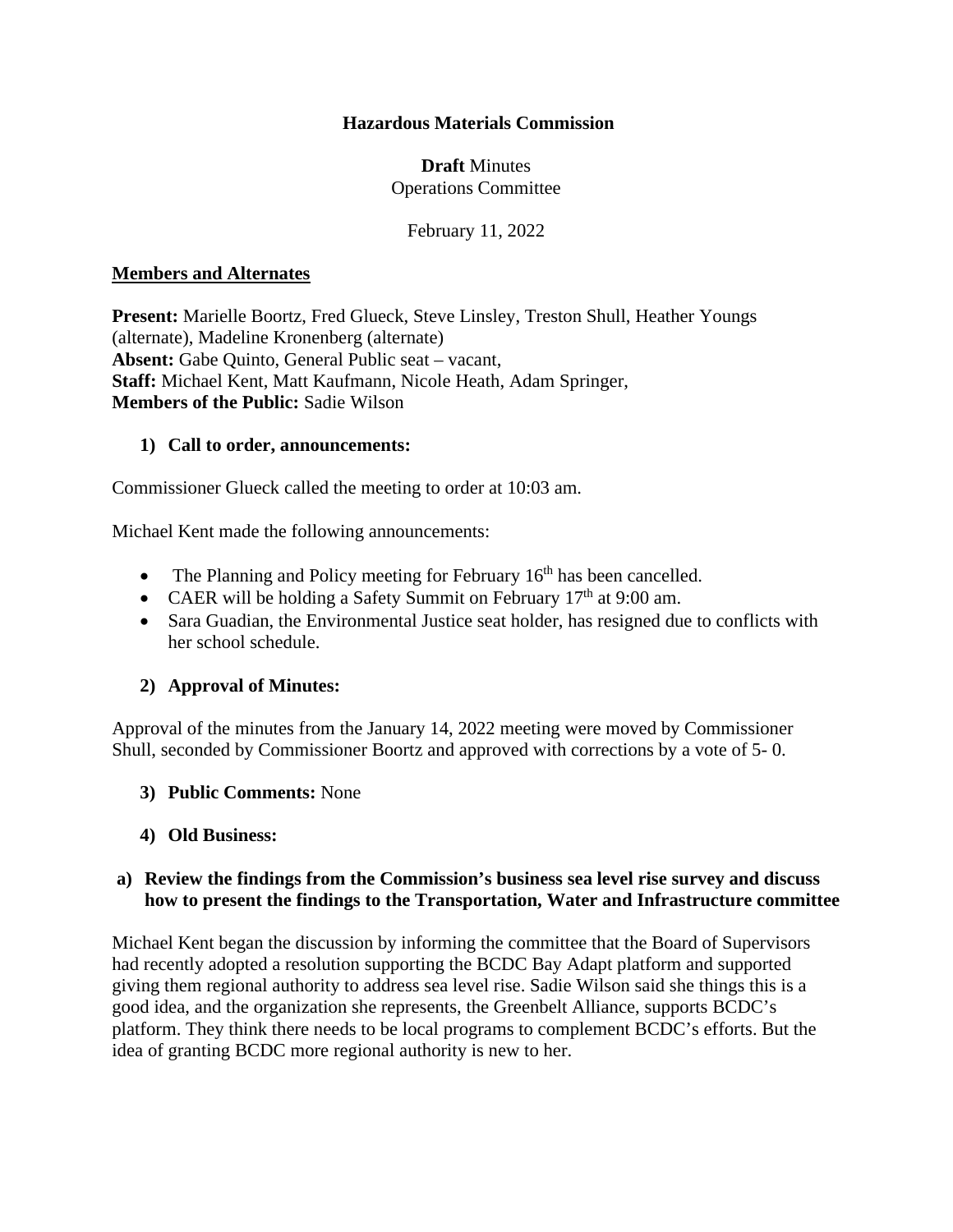Commissioner Glueck thought the biggest problem with granting BCDC more authority is related to how funds get distributed. But he thought giving them more authority to coordinate is a good idea.

Commissioner Boortz asked who prepared the resolution. Michael Kent said that Jody London, the County's Sustainability Coordinator and Ryan Hernandez from the County's Water Agency prepared the resolution and that Supervisor Gioia sponsored it.

Commissioner Glueck observed that the Bay Adapt Platform Item 2 supported what the Commission found in the survey, which was that this issue isn't getting a lot of attention or concern from the business community.

Sadie Wilson added that many calls for increased regulatory control actions in one part of the Bay impact other areas, so questions about coordination are really important.

Commissioner Boortz said the Commission still needs to respond to TWIC about the finding of the report. She felt the response was underwhelming and indicated that this issue is not a high priority for businesses potentially affected. She thought the Commission should be supportive of the Bay Adapt Action number 2 – Elevate Communities to Lead. She wondered if the Commission should be a conduit to the business community.

The Committee then came up with the following bullet points to be included in a letter to TWIC:

- Low response rate –
- List responses
- Finding not a lot concern or actions taken to SLR as of this time
- Therefore, there appears to be a need, and so Commission support more outreach and education to business about potential impacts – make connect to the Bd res in support of Bay Adapt
- Consistent with Bay Adapt Action 3
- Reference the recs that were in the letter the Commission wrote keep focus on impacts to hazmat. Still want to see action on these recs
- Ensure that these recs get incorporated into gen plan and CAP
- As you support Bay Adapt implementation, make sure we act locally to be compatible with BA goals on action 3
- Commission will continue to monitor, provide input and support County efforts as it relates to hazardous mat.

Chairperson Glueck asked staff to draft a letter from these bullet points for the full Commission to consider at their February 24, 2022 meeting.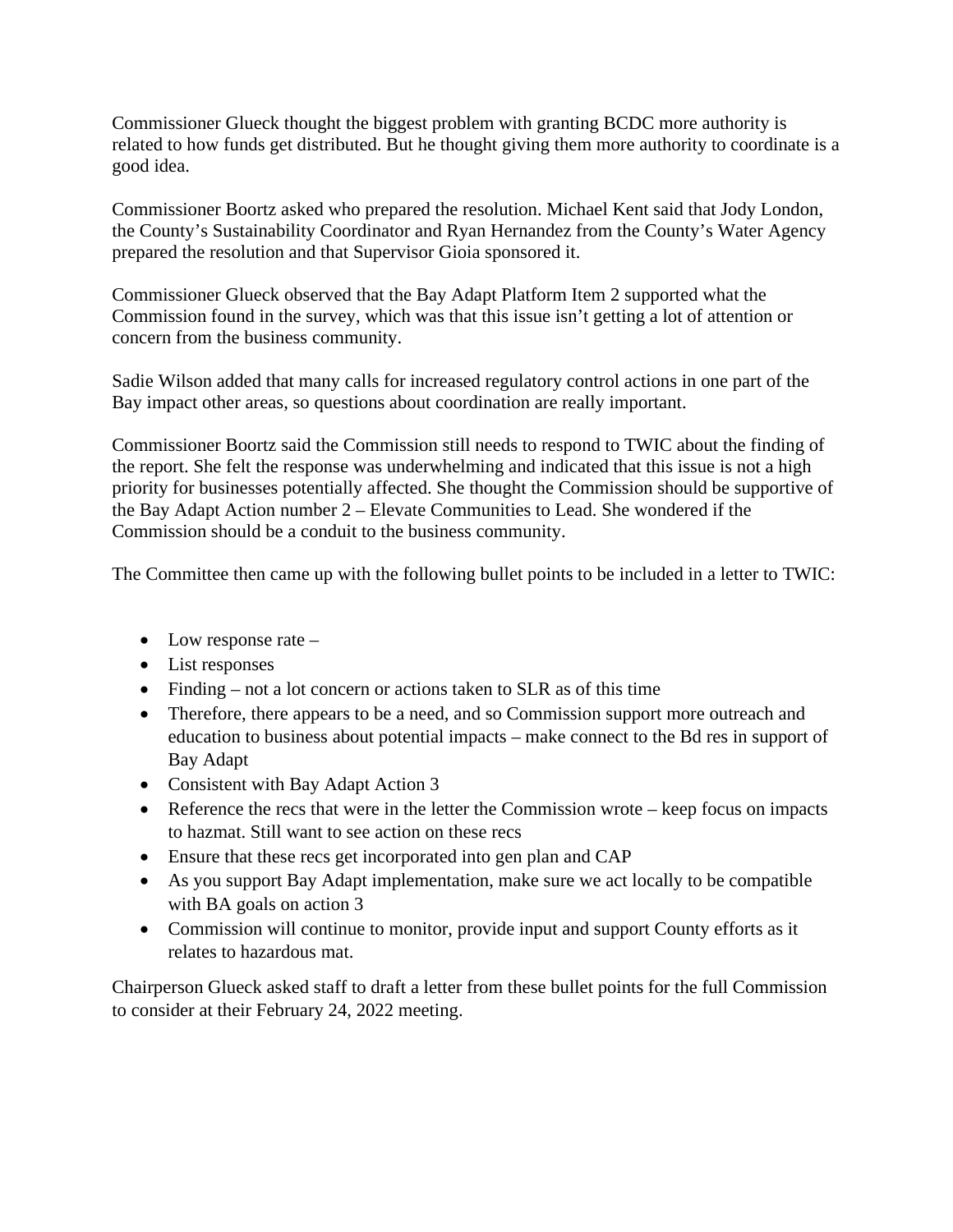## **b) Discuss recruitment opportunities for the General Public Alternate seat**

Michael Kent informed the committee that Tim Bancroft's nomination to the General Public seat will be going to the Internal Operations committee of the Board of Supervisors for approval on February  $14<sup>th</sup>$ . He further explained that if it is approved by them, and then approved by the Board of Supervisors, the Commission will then have to vacate the General Public Alternate seat held by Mr. Bancroft and can then start recruiting for candidates to apply for that seat. He went on to say that assuming this all happens, the Commission can start recruiting for the General Public Alternate seat on March 1st.

The committee agreed with this and decided to keep the recruitment period open until May  $1<sup>st</sup>$  so that they could interview qualified candidates at their May 13<sup>th</sup> meeting.

The committee then discussed ways to promote the open seat and came up with the following:

- Commissioner Glueck would promote it through the Council of Industries and Ask Commissioner Hughes to promote it through the Industrial Association
- Michael Kent would promote it to the Air District staff running the AB 617 process in Richmond and the Community Clinics, Lifelong and La Clinica, participating in an EPA grant doing asthma mitigations.
- Commission Linsley would promote it to the members of the Richmond South Shoreline Area Community Advisory Group
- Commissioner Shull would promote it through various Labor organizations
- Commissioners Boortz and Kronenberg would promote it through the League of Women Voters Newsletters.
- Michael Kent would ask the County to promote it through their social media accounts and Next Door accounts and web sites.
- Michael Kent would ask Howard Adams to promote it to the organizations he belongs to in the Crockett/Rodeo area.
- Michael Kent would ask our interns to promote it to any student organizations they belong to.
- Michael Kent would ask the Library system to promote it through their outlets.

# **c) Provide feedback on draft pipeline safety survey by the Alamo Improvement Association**

Several of the committee members said they had taken the survey and provided the feedback directly to AIA already. But they agreed that in general the survey was too long and that it could benefit from an introduction.

The committee felt it would be ok if the introduction mentioned that the Commission was supporting the survey and AIA could add a link to the Commission's web site.